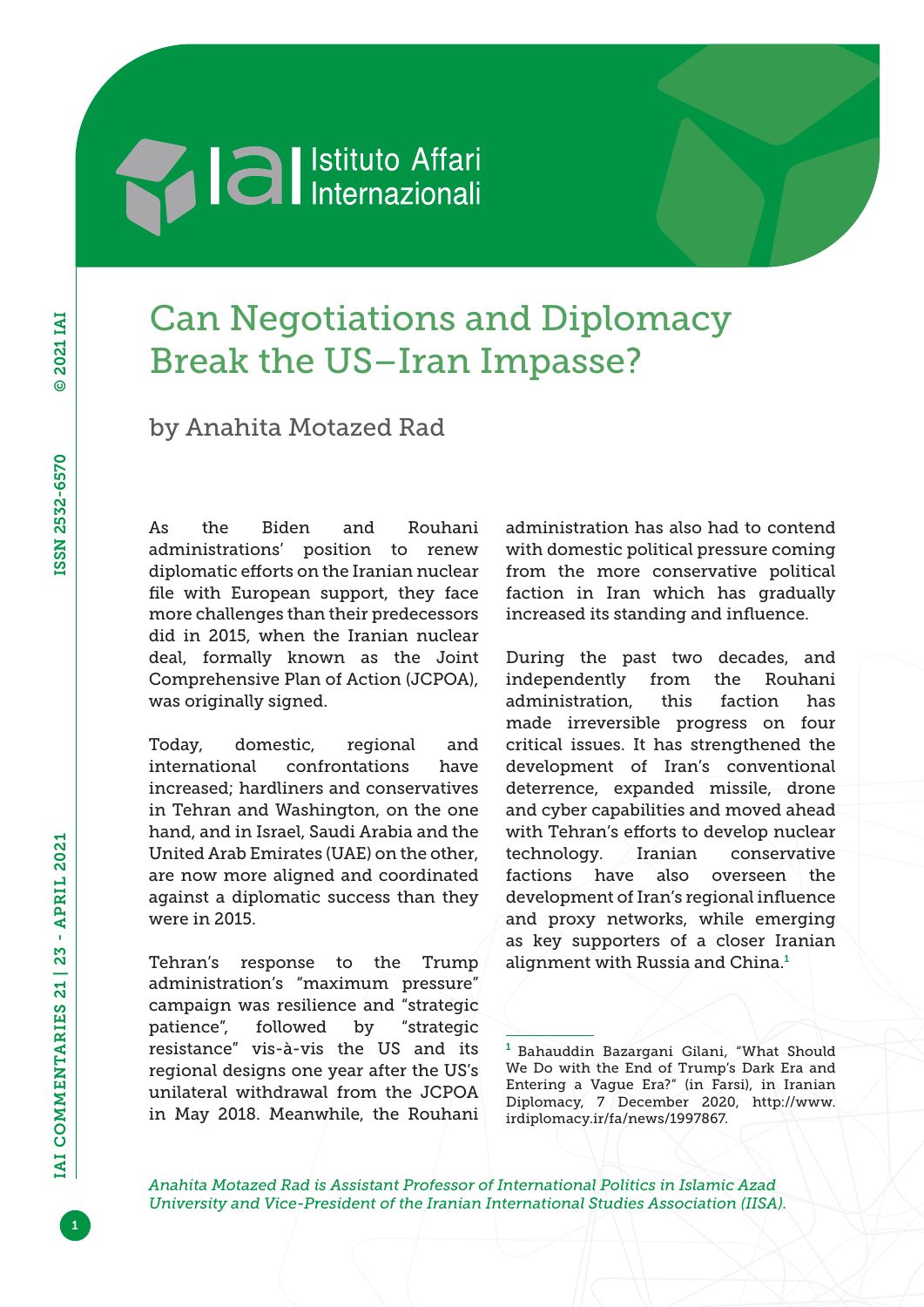The Supreme Leader Ayatollah Ali Khamenei's current opposition to any direct negotiations with the US before the latter lifts all sanctions re-imposed since the Trump withdrawal from the  $JCPOA<sup>2</sup>$  along with the increasing power of the conservative faction within Iran, have complicated the situation for the Rouhani administration. Currently the prospects for a quick breakthrough over the nuclear file appear rather dim.<sup>3</sup>

In December 2020, the Iranian parliament (the Islamic Consultative Assembly), led by the conservative principalists who achieved a landslide victory in Iran's parliamentary election last February, adjusted a new law which conditions Iran's commitments to the JCPOA and approves the development of nuclear programme in response to the failure of lifting sanctions.<sup>4</sup>

Meanwhile, as anticipation of a possible resumption of talks increased in early 2021, Iran threatened to halt the provisional application of the Additional Protocol as well as additional transparency provisions under the JCPOA, while restricting access by International Atomic Energy Agency (IAEA) inspectors in Iran by 23 February should sanctions remain in place.<sup>5</sup> Ultimately, a last minute deal with IAEA managed to avoid this scenario, allowing for less access but continued monitoring of Iranian nuclear sites for three months, thus providing some breathing room for diplomacy.<sup>6</sup>

This brinkmanship in the run-up to renewed talks carries its own set of risks, as do the provocative actions of a number of regional states which have been intent on heightening tensions in the region to further complicate the diplomatic track. The sabotage attack on Iran's nuclear facility in Natanz on 11 April 2021, for which Iran's Foreign Minister Javad Zarif blamed Israel,<sup>7</sup> is only the most recent example of these tensions. Subsequently, Abbas Araghchi, Deputy Foreign Minister, announced and informed Rafael Grossi, director General of the IAEA of Iran's decision to escalate uranium enrichment to 60 per cent from 13 April.<sup>8</sup>

<sup>2</sup> "Ayatollah Khamenei Crafts Iran's JCPOA Strategy", in *Tehran Times*, 7 February 2021, <https://www.tehrantimes.com/news/457904>.

<sup>3</sup> Stephanie Liechtenstein, "US, Iran Move Closer but Stay Apart in Nuclear Talks", in *Politico*, 7 April 2021, [https://www.politico.eu/](https://www.politico.eu/article/us-iran-nuclear-talks-eu-jcpoa) [article/us-iran-nuclear-talks-eu-jcpoa.](https://www.politico.eu/article/us-iran-nuclear-talks-eu-jcpoa)

<sup>4</sup> "Outline of Strategic Plan Action to Lift Sanctions Approved by MPs", in *Iran Press*, 1 December 2020, [https://iranpress.com/](https://iranpress.com/content/30512) [content/30512](https://iranpress.com/content/30512).

<sup>5</sup> "Iran Halted Implementation of IAEA's Additional Protocol: FM", in *Xinhua*, 23

February 2021, [http://www.xinhuanet.com/](http://www.xinhuanet.com/english/2021-02/23/c_139761953.htm) [english/2021-02/23/c\\_139761953.htm;](http://www.xinhuanet.com/english/2021-02/23/c_139761953.htm) "Zarif: The Implementation of the Additional Protocol Has Been Suspended since this Morning" (in Farsi), in *Euronews*, 23 February 2021, [https://](https://per.euronews.com/2021/02/23/iran-suspends-implementation-of-additional-protocol) [per.euronews.com/2021/02/23/iran-suspends](https://per.euronews.com/2021/02/23/iran-suspends-implementation-of-additional-protocol)[implementation-of-additional-protocol;](https://per.euronews.com/2021/02/23/iran-suspends-implementation-of-additional-protocol) "Reflection of the Leadership's Ultimatum about JCPOA in the Arab Media" (in Farsi), in *ISNA*, <https://www.isna.ir/news/99111914440>.

<sup>6</sup> "Iran, IAEA Agree to Nuclear Inspection Deal with Less Access", in *Al Jazeera*, 21 February 2021, [https://www.aljazeera.com/](https://www.aljazeera.com/news/2021/2/21/iaea-iran-agree-temporary-deal-inspections-access) [news/2021/2/21/iaea-iran-agree-temporary](https://www.aljazeera.com/news/2021/2/21/iaea-iran-agree-temporary-deal-inspections-access)[deal-inspections-access.](https://www.aljazeera.com/news/2021/2/21/iaea-iran-agree-temporary-deal-inspections-access)

<sup>7</sup> Parisa Hafezi, "Iran Says Natanz Nuclear Site Hit by Terrorism - TV", in *Reuters*, 12 April 2021, [https://www.reuters.com/world/middle](https://www.reuters.com/world/middle-east/iran-reports-incident-natanz-nuclear-site-no-casualties-press-tv-2021-04-11)[east/iran-reports-incident-natanz-nuclear](https://www.reuters.com/world/middle-east/iran-reports-incident-natanz-nuclear-site-no-casualties-press-tv-2021-04-11)[site-no-casualties-press-tv-2021-04-11;](https://www.reuters.com/world/middle-east/iran-reports-incident-natanz-nuclear-site-no-casualties-press-tv-2021-04-11) Maziar Motamedi, "Iran's Zarif Blames Israel for Natanz Incident, Vows Revenge", in *Al Jazeera*, 12 April 2021, [https://aje.io/hftww.](https://aje.io/hftww)

<sup>8</sup> Maziar Motamedi, "Iran to Enrich Uranium to 60 Percent, Highest Level Yet", in *Al Jazeera*, 13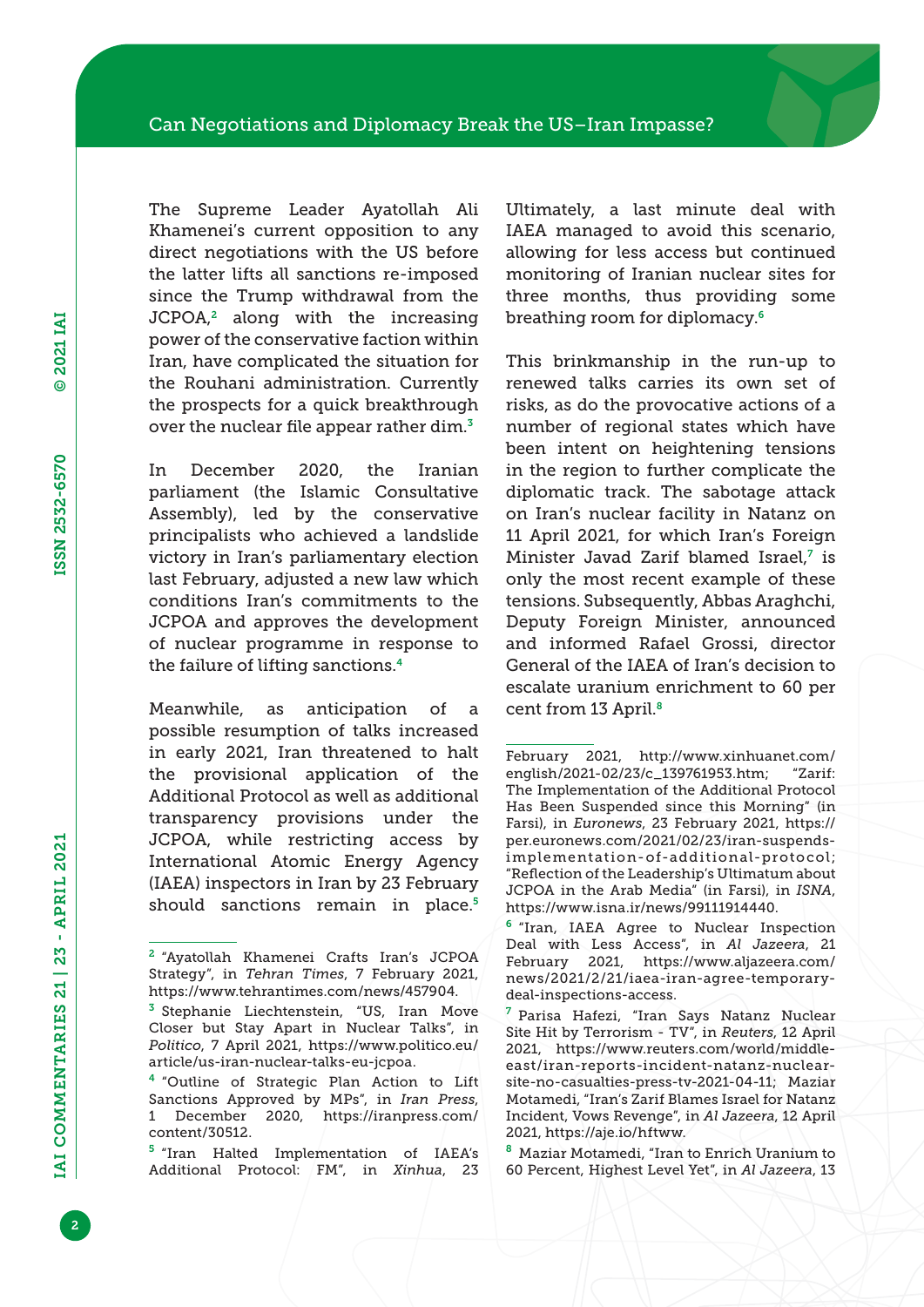Just one day after the attack, a commercial vessel owned by an Israeli firm was attacked off the coast of the United Arab Emirates (UAE) in the Persian Gulf. According to Israel, which blamed Iran, this has been the third attack on Israeli cargo ships over a span of a month and half.<sup>9</sup> Similarly, many Iranian vessels have also been targeted over the past months, with Iranian authorities blaming Israel for these events.

Despite Javad Zarif's statements on not stopping high level talks on the nuclear deal with world powers, and Washington's silence on the recent attacks, this continued escalation in tensions – which has been dubbed a "shadow war" – may lead to hasty decisions, miscalculations and reckless brinkmanship. It could also be interpreted as a message by regional actors opposed to the JCPOA to embarrass the Biden administration for its efforts to revive the tattered nuclear deal.

Yet another viewpoint is that Israeli sabotage efforts have damaged Iran's nuclear capabilities so seriously that they no longer constitute an immediate threat, thus making negotiations oblivious. Such a rationale might be naive at best, however, because with decreasing room for talks, Iran would likely escalate pressure on regional neighbours through its proxies.

Iran's strategy is also risky. If Tehran pushes too far or refuses to compromise this could further undermine trust and weaken European mediation capabilities. Indeed, while Iran's deviation from JCPOA commitments is a conscious and rational strategy, which aims to increase Iran's bargaining power; it could also lead to more pressure and even military action.<sup>10</sup>

Turning to the US Biden administration, it is obvious that Tehran and its nuclear programme presently top the agenda of US foreign policy in the region. While Biden is likely to pursue a less antagonistic strategy, Trump has created new facts on the ground, including the normalisation agreements between Israel, the UAE and other Arab States (Morocco, Sudan and Bahrein) and a burgeoning partnership between Tel Aviv and Riyadh. This will further complicate efforts to revive diplomacy, not least given the important influence these states have over US domestic politics.

Moreover, a broad bipartisan consensus in the US still exists regarding Iran's role in the region. The political, congressional and military-security components of the US foreign policy establishment all regard Iran as a hostile country, threatening US interests and those of its regional partners. Trump's "maximum pressure" policy, which has led to draconian primary and secondary sanctions on Iran and a 100 per cent inflation in the country, is now regarded

April 2021, [https://aje.io/pgsfn.](https://aje.io/pgsfn)

<sup>&</sup>lt;sup>9</sup> "Vessel Owned by Israeli Company Attacked off UAE Coast: Reports", in *Al Jazeera*, 14 April 2021,<https://aje.io/5mcn5>.

<sup>10</sup> Hassan Fahs, "Tehran Welcomes Biden with 20% Enrichment" (in Farsi), in *Iranian Diplomacy*, 12 January 2021, [http://www.irdiplomacy.ir/](http://www.irdiplomacy.ir/fa/news/1998932) [fa/news/1998932;](http://www.irdiplomacy.ir/fa/news/1998932) Hassan Fahs, "Iran Receives Biden with Enriched Uranium" (in Arabic), in *Independent Arabia*, 8 January 2021, [https://](https://www.independentarabia.com/node/183141) [www.independentarabia.com/node/183141](https://www.independentarabia.com/node/183141).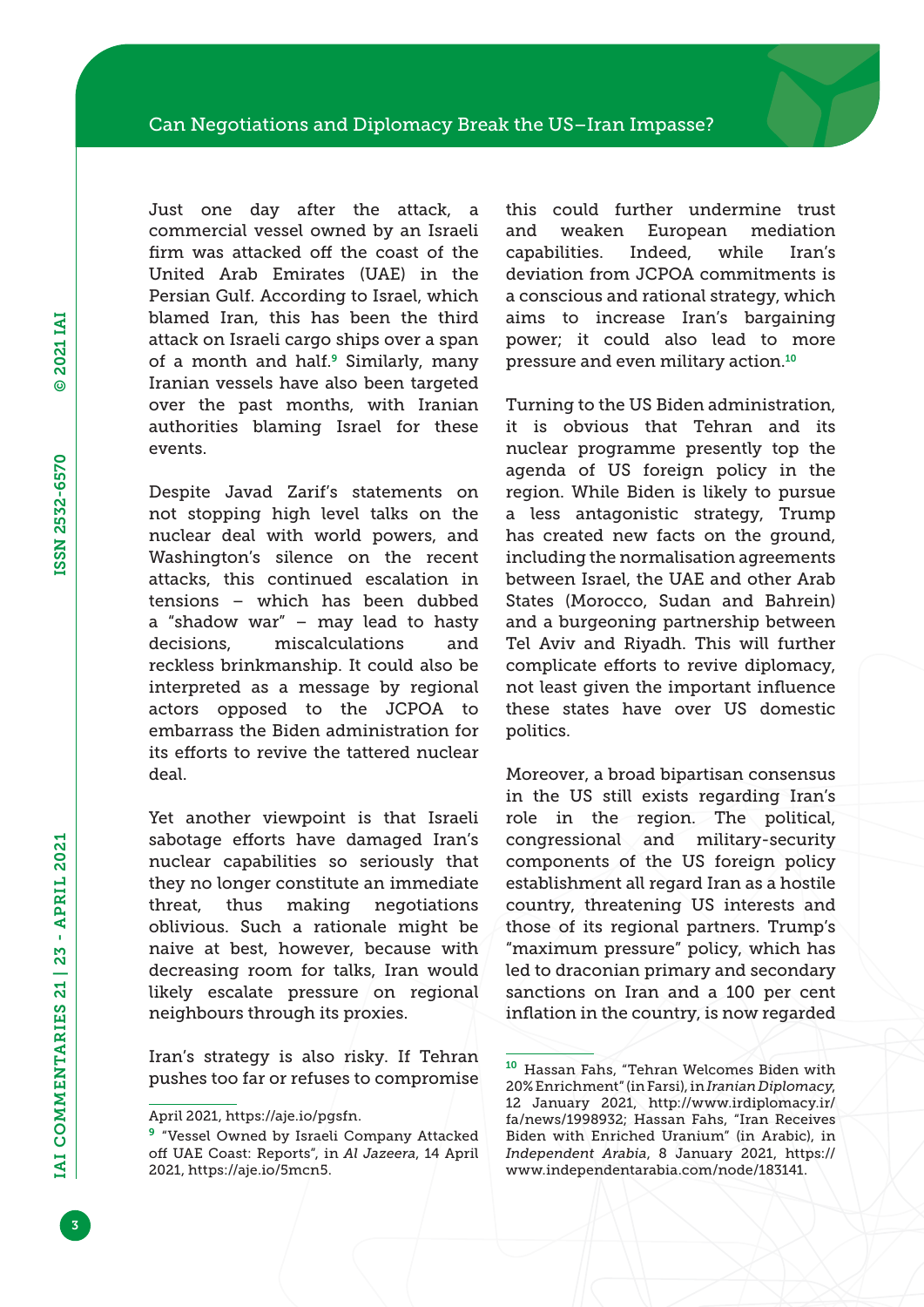as significant leverage that the Biden administration will not easily renounce as it seeks to re-enter negotiations.

Despite Biden's rhetoric and desire to re-join the JCPOA, there are other issues of concern about Iran, including its support for regional proxies and its ballistic missile programme, perceived as a major threat to US interests and those of its main regional allies as well. Considering the above points, lifting sanctions and normalising relations with Tehran will be difficult, even should Biden and his team be wholeheartedly in favour of such a policy.<sup>11</sup>

Considering the domestic and foreign policy priorities of the Biden administration, it is expected that Washington's approach towards Iran will be slow and incremental. Diplomacy is no doubt preferred, as the US would like to focus on other important international challenges, notably the rise of China. However, the Biden administration faces fierce opposition in congress, particularly when it comes to lifting sanctions.

The logic of US politicians and congressmen opposed to diplomacy towards Iran is that a lifting of sanctions could strengthen the regime's domestic control and free up funds to continue supporting Iran's regional proxies in Iraq, Syria, Lebanon and Yemen. According to this reading, negotiation and diplomacy will do little to modify Iranian designs, and instead might even lead into a "crisis spiral" which raises the

possibility of another war in the Middle East.

Few doubt the EU's positive inclination towards supporting diplomacy in the context of US–Iran tensions.<sup>12</sup> Yet, Europe's non-innovative policies towards Iran over the past years have not only eroded trust between Brussels and Teheran but have also contributed to further strengthen the hardliner conservative factions, while pushing Iran to look East. The recent signing of a China–Iran "Comprehensive Strategic Partnership" agreement on 27 March 2021, which is supported by the Supreme Leader and hardliners, indicates Iran's turn towards the East.<sup>13</sup>

Considering the mentioned points, two rather immediate scenarios are imaginable, one which would build on the new US presidency and go through the Europeans leading eventually to a successful revival of the JCPOA; and a second which would build on Iran's increasing turn towards the East, likely implying more tensions and animosities with the West and its regional partners, as well as a more pronounced Iranian dependence on China.

<sup>11</sup> Mahmoud Sari al-Qalam, "A Different Look at Biden's Policy toward Iran" (in Farsi), in *Iranian Diplomacy*, 14 January 2021, [http://www.](http://www.irdiplomacy.ir/fa/news/1999022) [irdiplomacy.ir/fa/news/1999022](http://www.irdiplomacy.ir/fa/news/1999022).

<sup>12</sup> US Department of State, *Secretary Antony J. Blinken and High Representative for Foreign Affairs Josep Borrell After Their Meeting*, Brussels, 24 March 2021, [https://www.state.](https://www.state.gov/secretary-antony-j-blinken-and-high-representative-for-foreign-affairs-josep-borrell-after-their-meeting) [gov/secretary-antony-j-blinken-and-high](https://www.state.gov/secretary-antony-j-blinken-and-high-representative-for-foreign-affairs-josep-borrell-after-their-meeting)[representative-for-foreign-affairs-josep-borrell](https://www.state.gov/secretary-antony-j-blinken-and-high-representative-for-foreign-affairs-josep-borrell-after-their-meeting)[after-their-meeting;](https://www.state.gov/secretary-antony-j-blinken-and-high-representative-for-foreign-affairs-josep-borrell-after-their-meeting) and *Secretary Antony J. Blinken at a Press Availability*, Brussels, 24 March 2021, [https://www.state.gov/secretary-antony-j](https://www.state.gov/secretary-antony-j-blinken-at-a-press-availability-3)[blinken-at-a-press-availability-3.](https://www.state.gov/secretary-antony-j-blinken-at-a-press-availability-3)

<sup>13</sup> Amin Saikal, "Iran–China Strategic Agreement Could Be a Game-Changer", in *The Strategist*, 29 March 2021, [http://www.](http://www.aspistrategist.org.au/iran-china-strategic-agreement-could-be-a-game-changer) [aspistrategist.org.au/iran-china-strategic](http://www.aspistrategist.org.au/iran-china-strategic-agreement-could-be-a-game-changer)[agreement-could-be-a-game-changer.](http://www.aspistrategist.org.au/iran-china-strategic-agreement-could-be-a-game-changer)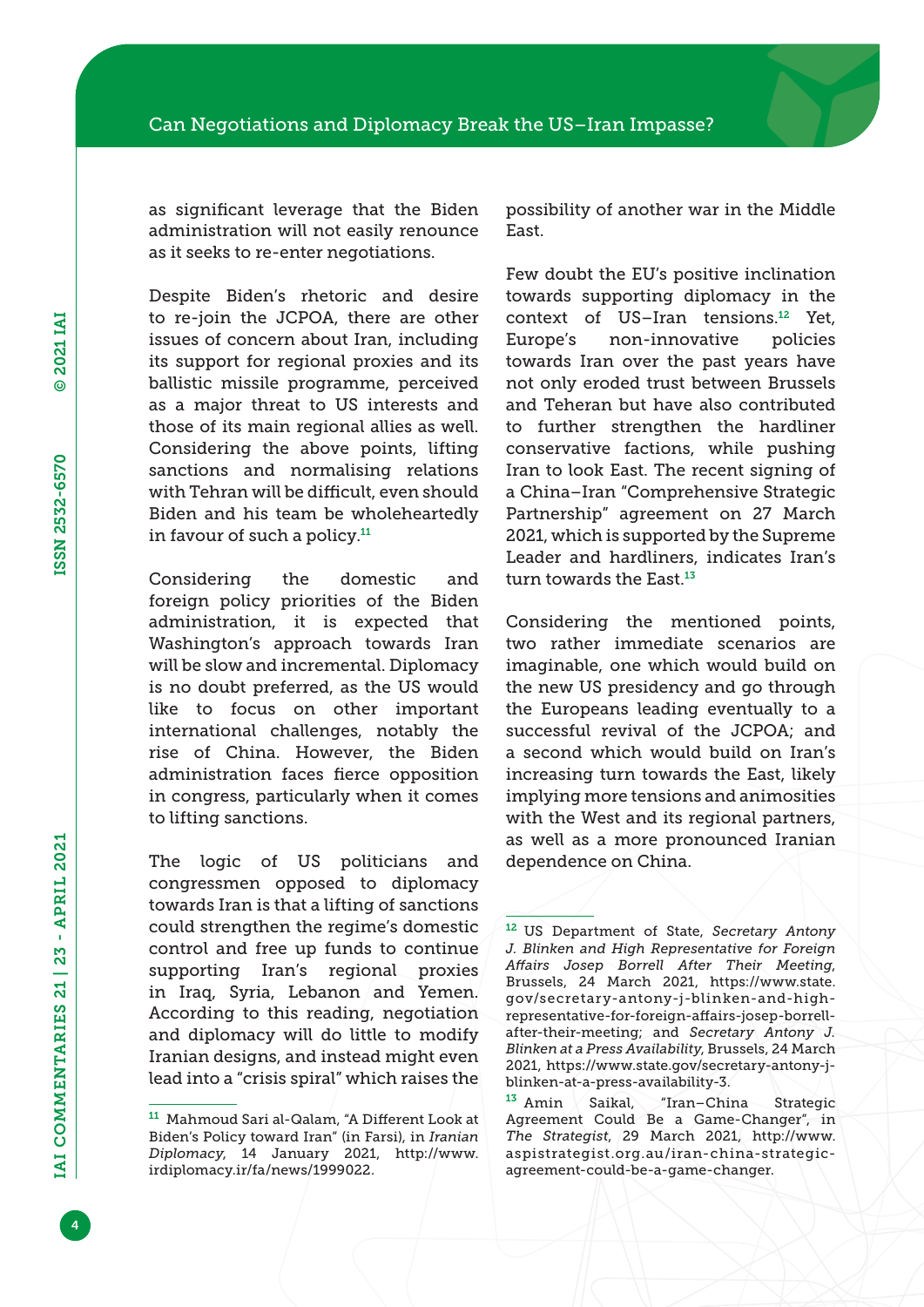This will be a determining year for Iran, with presidential elections fast approaching in June 2021. The country faces a difficult choice between continuing its strategic resistance policy or embracing a reorientation, betting that the Biden administration presents Iran with a unique chance to improve its domestic, economic, region and international policies.

After a gruelling four years of sanctions and unrelenting pressure imposed by the Trump administration and its allies, Tehran now has an opportunity to manage three interconnected crises that have impacted the internal stability of the Islamic Republic: mounting international tensions, economic pain and internal factional competition. Yet, given the general lack of trust and harsh domestic opposition both in the US and Iran to a revival of the JCPOA, pursuing this path will be fraught with challenges and risks.

If present circumstances do not change, then it is likely that Iran will have little other choice to continue its turn towards the East, backed by the hardliner factions in Iran who have long supported such a policy. Some believe this strategy could provide Iran with relief from US primary and secondary sanctions, thus diminishing Tehran's need for negotiations with Europe and the US.

According to this reading, the recent China–Iran deal is only the first of more lucrative trade and economic relations with Beijing, thus weakening US leverage over Iran in the economic domain and allowing Iran to continue pursuing nuclear research rather than risk losing out on this capability by betting on the Biden administration. As recently stated by Ali Shamkhani, Secretary of Iran's Supreme National Security Council, the recent Iran–China partnership agreement will allow Iran to shift from "strategic resistance" to "active resistance".<sup>14</sup>

In this regard, to avoid this second scenario from materialising the EU should take the initiative and redouble its efforts to promote negotiations and bridging solutions between the US and Iran, with the ultimate objective of returning both Washington and Tehran to full JCPOA compliance. Ultimately, greater Iranian alignment with China is not only detrimental to EU and US interests, but also carries risks for Teheran. This would gradually imply increased Iranian dependence on China, a development that runs counter to Iran's long-held emphasis on independence as well as its pennant for playing the "long game" in foreign affairs, independently from periods of harsh isolation or pressure from regional and international actors.

It therefore falls to the EU to try to mend fences and develop creative mechanisms to allow for a de-escalation of tensions and the resumption of talks. Yet, the recent decision by the EU to put several Iranian security officials on a sanctions blacklist for human rights violations has added new tensions to the EU–Iran relationship. Iranian officials have responded by threatening to suspend cooperation with the EU in

<sup>14</sup> "Shamkhani: Iran-China Deal Part of Active Resistance Policy", in *Tasnim News*, 29 March 2021,<https://tn.ai/2476160>.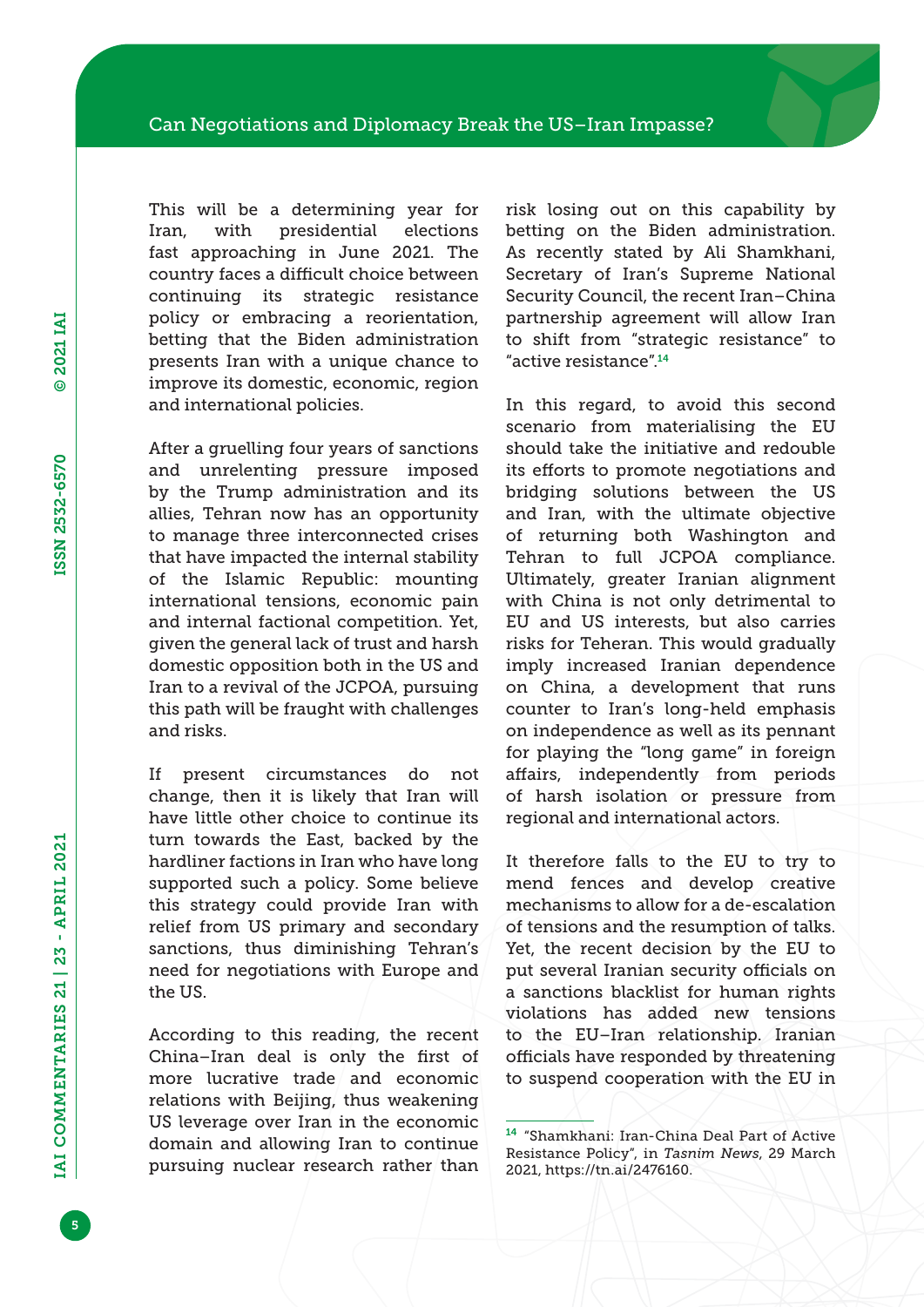the fields of counter-terrorism, drugs and refugees.<sup>15</sup> This development demonstrates the gradual erosion of trust between Brussels and Tehran and is likely to further complicate the diplomatic track.

That said, it is clear that elements in both Iran and Europe retain a strong commitment to the JCPOA and a policy of tacit engagement with Tehran and the broader region. It is on the basis of this medium-to-long term objective, and an understanding of the JCPOA as a necessary step towards broader forms of engagement and confidence building across the region, that Europe, the US and Iran would be best served by a successful diplomatic breakthrough on the nuclear file and US–Iran relations.

*19 April 2021*

<sup>15</sup> "EU Blacklist of Iran Commanders Strikes a Nerve in Tehran", in *Al-Monitor*, 13 April 2021, <http://www.al-monitor.com/node/42122>.